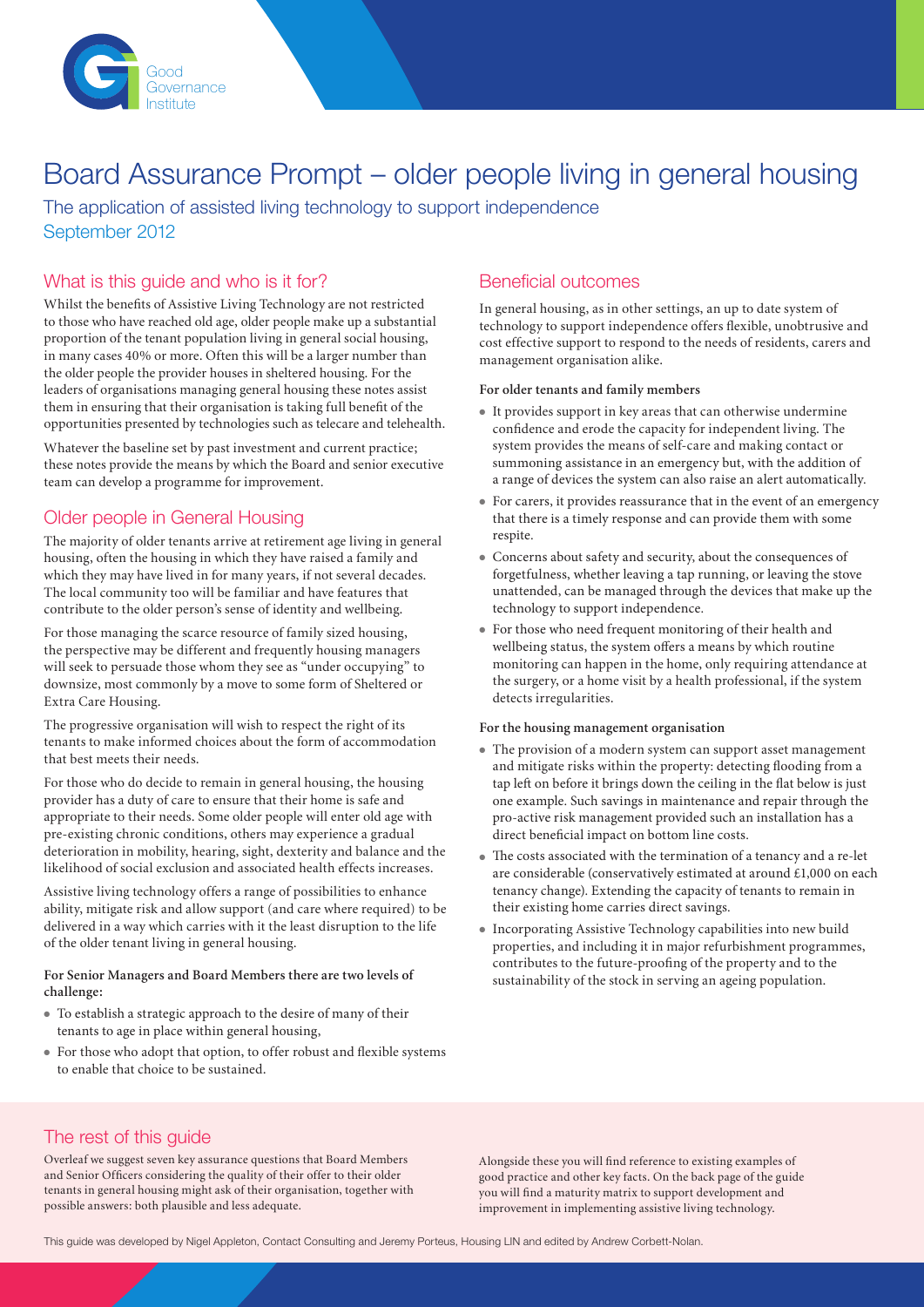#### **For Health and Social Care partners**

- <sup>l</sup> It can provide mitigation of risks that might otherwise require increased levels of formal care provision or health interventions or a move to a residential care setting.
- <sup>l</sup> Offers a more sustainable pattern of monitoring for those with chronic conditions such as diabetes, heart and respiratory diseases, helping avoid unplanned hospital admissions and improving the quality of care.
- <sup>l</sup> Recent research has demonstrated substantial savings for social care providers through the installation of telehealthcare systems.
- Systems can speed hospital discharge and support reablement.

## What is technology to support independence?

The homes of most older people contain a wealth of technology intended to enhance their lifestyle, aid communication or provide entertainment. Whilst most, but not all, older people have a telephone in their home, and an increasing number have a computer and are connected to the internet, Assistive Living Technology (ALT) to support independence in old age has been slower to penetrate beyond specialised housing settings.

#### **Safeguarding the property**

In early old age primary concerns may be around the security of the property with intruder alarm, smoke and CO2 detection being remotely monitored, whether there is anyone at home or not.

#### **Safeguarding the older tenant**

When, through frailty or disability, the concern is more around the risk for the occupant the system can be augmented. Two-way speech communication through a dispersed alarm installed in the homes of older people, sometimes supplemented with pull cords in kitchen, bedroom and bathroom, has been available for a considerable time to tenants in general housing. The advent of telecare systems allows these basic functions to be integrated and extended. Telecare devices fall into two categories: those that detect risks arising from the environment and those that detect risks arising from personal circumstances.

#### **Mitigating common risks**

In the first category are devices that detect excess heat, carbon monoxide, the presence of natural gas (with automatic shut-off valve), flooding and ingress and egress to the building. In the second are sensors that can detect whether a resident has fallen or has been

**Telehealth** 

inactive for some time, including bed and chair occupancy sensors, and movement detectors.

## **Coping with long-term health conditions**

For those with long-term health conditions telehealth systems carry support further, offering prompts to assist medication compliance and a range of monitoring devices: blood pressure, pulse, temperature, blood glucose and coagulation meters, together with weighing scales and peakflow monitor/spirometer. Configured as a system to match the needs of an individual resident and remotely monitored by health professionals through a dedicated interface within the home, telehealth can extend the parameters of independent living for older people with a wide range of common chronic conditions, for example, strokes, dementia, diabetes.

### **The benefits of a flexible, extendable system**

Configured together, these systems provide benefits to tenants in general housing, housing managers, relatives and informal carers, social care providers and healthcare providers. They support independence, mitigate risk, extend tenancies, enable the better co-ordination of services and offer cost savings in housing, health and social care economies.

Technology can also enhance lifestyle choices and facilitate social inclusion by providing a real-time, easy-to-use, low-cost link to the outside world. Systems are now available which use light-weight touchscreen tablets enabled with wifi and broadband to allow users to send and receive email and text messages, share photos and video conference with family, friends, care providers and health professionals via a universal messaging system. Bulletin board messaging encourages users to get involved, helping to create a social community network within their care home, and carers can broadcast messages, improving the ease and efficiency with which they can communicate with everyone. Online content and applications provide easy access to events, local news, weather forecasts, television guides, shopping, local authority services, appointment requests and contacts, encouraging users to take an active part in their local community and enabling their community to more easily interact with them.

For both tenants and management organisation the flexibility of the systems, able to be extended and augmented as needs change over time, provides reassurance that those who choose to "age in place" can do so with confidence. Such innovations require good governance to support both housing management functions and the provision of timely care interventions, increasing the privacy and independence of residents and driving operational efficiencies.

## **Key facts**

**The average age of housing association tenants is rising. Nearly one in three tenants is over the age of 65 and of those, over half live in general needs housing.**

Survey of Existing Tenants survey. National Housing Federation, July 2006. RSR 2007, Existing Tenants Survey 2004/05, CORE data. Housing Corporation, 2007.

**monitoring is relevant to people of all ages but incidence of LTC is high, and rising, among older people:**  In 2012 1,125,000 people 65 and over have diabetes. This is estimated to rise to 1,607,000 by 2030. In 2012 209,000 people 65 and over have long term health issues arising from a stroke. This is estimated to rise to 307,000 by 2030.

**In 2012 443,000 people 65 and over have long-term health issues arising from a heart attack. This is estimated to rise to 640,000 by 2030.**

**Falls by older people in UK cost over £1bn pa (59% borne by NHS).** Scuffham, P,

Chaplin, S and Legood, R (2003) 'Incidence and costs of unintentional falls in older people in the United Kingdom' Journal of Epidemiology and Community Health 57 740–744. **Every hip fracture costs about £33,000 per person.**

Parrott, S (2000) The economic cost of hip fracture in the UK.

**Half of people aged 65 today can expect to spend over £20,000 on care in their lifetime. A quarter can expect costs over £50,000. And one in ten can expect costs over £100,000. Lifetime costs can be even higher for people who are born with a disability or who develop a care need earlier in life.** Dilnott Commission on Funding of Care and Support, 2010.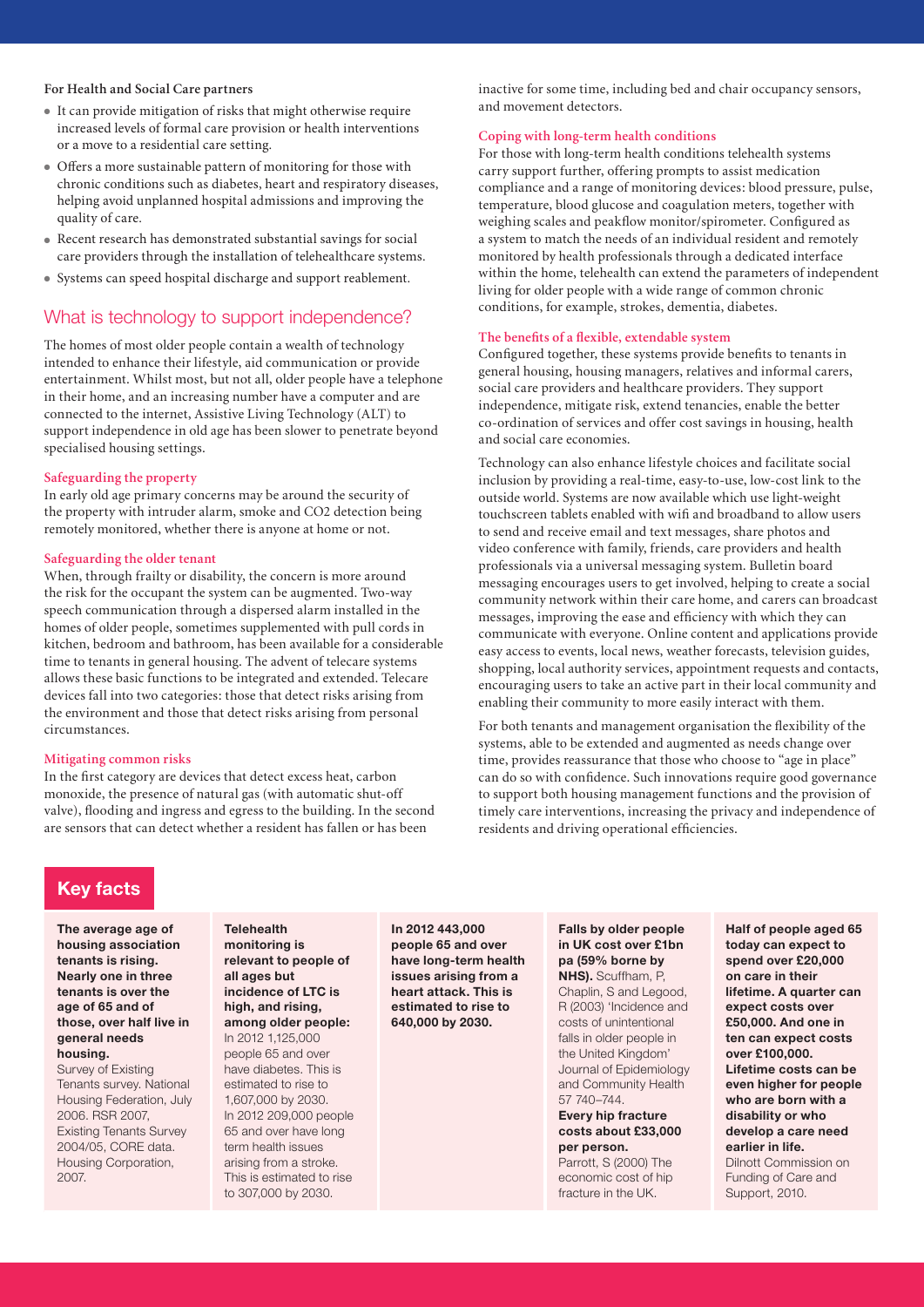|                | <b>Example assurance</b><br>question                                                                                                                                           | <b>Plausible answer</b>                                                                                                                                                                                                                                                                                                                                                                                                                     | Inadequate<br>answer                                                                                                                                                                                                                          | <b>Case studies</b>                                                                                                                                                                                                                                                                                                                                                                                                                                                                                                                                                                                                                                                                                                                                                                                                                                                                                                                                                                                                                           |  |
|----------------|--------------------------------------------------------------------------------------------------------------------------------------------------------------------------------|---------------------------------------------------------------------------------------------------------------------------------------------------------------------------------------------------------------------------------------------------------------------------------------------------------------------------------------------------------------------------------------------------------------------------------------------|-----------------------------------------------------------------------------------------------------------------------------------------------------------------------------------------------------------------------------------------------|-----------------------------------------------------------------------------------------------------------------------------------------------------------------------------------------------------------------------------------------------------------------------------------------------------------------------------------------------------------------------------------------------------------------------------------------------------------------------------------------------------------------------------------------------------------------------------------------------------------------------------------------------------------------------------------------------------------------------------------------------------------------------------------------------------------------------------------------------------------------------------------------------------------------------------------------------------------------------------------------------------------------------------------------------|--|
| $\mathbf{1}$   | What do we know of the age<br>profile, circumstances and<br>distribution of our older<br>tenants in our general housing<br>stock?                                              | We regularly survey our tenants to<br>ensure that we have an up to date<br>profile of age and circumstances so<br>that we may ensure that the range<br>of accommodation and services<br>offered to them meet their needs<br>appropriately.                                                                                                                                                                                                  | We rely on our housing<br>officers to build up an<br>informal picture of the<br>situation of their patch.                                                                                                                                     | "Our aim is to help people<br>maintain their independence,<br>without compromising their<br>safety. Telecare makes it easier<br>to achieve the right balance for<br>each individual, and to alter<br>things as their needs change.<br>Assistive Living Technology<br>means the people we support<br>have privacy and control, but<br>with help on hand should they<br>need it."<br>Jane Bennison, Service<br>Manager - Older People,<br><b>Broadacres Housing</b><br>Association                                                                                                                                                                                                                                                                                                                                                                                                                                                                                                                                                              |  |
| $\overline{2}$ | Do we have a clear policy in<br>relation to supporting tenants<br>to remain in their existing<br>homes in our general housing<br>stock?                                        | We have a balanced approach<br>which is driven by a sensitive<br>assessment of each tenant's needs<br>and aspirations. Whilst we provide<br>encouragement to move to<br>specialised housing when that<br>seems appropriate we will support<br>those tenants who want to stay put.                                                                                                                                                           | We encourage as many<br>older tenants as possible<br>to move into sheltered<br>housing, especially those<br>who are living alone.                                                                                                             |                                                                                                                                                                                                                                                                                                                                                                                                                                                                                                                                                                                                                                                                                                                                                                                                                                                                                                                                                                                                                                               |  |
| 3              | Have we considered how<br>packages of Assistive<br>Technology might be<br>developed to support the<br>independence of our older<br>tenants?                                    | We have looked at the systems and<br>devices currently available and are<br>working with our provider, and our<br>health and social care partners, to<br>develop a menu of options that can<br>be matched to the circumstances of<br>individual tenants.                                                                                                                                                                                    | We can arrange for a<br>dispersed alarm to be<br>installed for tenants who<br>request it.                                                                                                                                                     | "Cross Keys Homes is<br>committed to the delivery of<br>excellent customer focussed<br>services, managing 10,000<br>properties providing homes for<br>tenants, older people, shared<br>owners and leaseholders<br>across Peterborough. Through<br>our extensive telecare provision<br>we can provide an holistic<br>service that has no boundaries<br>when delivering services that<br>enable people to remain<br>independent in the home of<br>their choice."<br>Heather Scullion, Head of<br><b>Supported Housing, Cross</b><br><b>Keys Homes</b><br>"We're using community alarms<br>and telecare to great effect to<br>support people in their own<br>homes for as long as possible.<br>I'm proud to say we're keeping<br>people connected to their<br>communities, where they have<br>a network of support and social<br>opportunities. Yes, we want<br>people to be safe, but we also<br>want them to be happy."<br>Bob Livermore, Assistant<br>Director Housing and<br><b>Regeneration, West</b><br><b>Lancashire District Council</b> |  |
| $\overline{4}$ | Have we ensured that our<br>initiatives are a good fit with<br>those being developed by<br>health and social care<br>partners?                                                 | We have worked in collaboration<br>with health and social care partners<br>to ensure that the options we have<br>developed are embedded in the<br>assessment processes and service<br>responses of health and social care.<br>This has opened access to new<br>funding streams to provide this<br>support to our tenants and created<br>strong collaborative links with<br>Clinical Commissioning Groups.                                   | Arranging for health and<br>social care needs to be<br>met is the responsibility of<br>tenants and their families.<br>We always give<br>"Landlord's Permission"<br>for adaptations proposed<br>following health or social<br>care assessment. |                                                                                                                                                                                                                                                                                                                                                                                                                                                                                                                                                                                                                                                                                                                                                                                                                                                                                                                                                                                                                                               |  |
| 5              | Do we have an integrated<br>strategy for using our<br>specialised housing for older<br>people as a hub for services<br>offered within<br>neighbourhoods?                       | We look at the needs of our older<br>tenants on a neighbourhood basis<br>and seek to develop services that<br>are not constrained by the particular<br>building in which tenants live. Our<br>specialised housing can provide a<br>range of facilities and services for all<br>our older tenants living within a local<br>community.                                                                                                        | If tenants require the<br>range of support offered<br>in our specialised housing<br>we generally expect them<br>to move to that<br>accommodation.                                                                                             |                                                                                                                                                                                                                                                                                                                                                                                                                                                                                                                                                                                                                                                                                                                                                                                                                                                                                                                                                                                                                                               |  |
| 6              | Do we offer social care<br>partners a means of reducing<br>the rate of admission to<br>registered care through failed<br>tenancies involving older                             | Our care and support strategy<br>integrates adaptation to the<br>property with an appropriate range<br>of telehealthcare devices, linked to<br>the resident's care and support                                                                                                                                                                                                                                                              | Care costs aren't really<br>our concern, unless the<br>social care authority will<br>provide the funding for a<br>new system.                                                                                                                 |                                                                                                                                                                                                                                                                                                                                                                                                                                                                                                                                                                                                                                                                                                                                                                                                                                                                                                                                                                                                                                               |  |
|                | people?                                                                                                                                                                        | plans, offering the cost benefits<br>identified in evaluated pilot.                                                                                                                                                                                                                                                                                                                                                                         |                                                                                                                                                                                                                                               | "We've found that by adopting a<br>private sector approach, we<br>can increase efficiency and                                                                                                                                                                                                                                                                                                                                                                                                                                                                                                                                                                                                                                                                                                                                                                                                                                                                                                                                                 |  |
| $\overline{7}$ | Are we able to offer health<br>partners options for<br>supporting their patients<br>among our tenant population<br>who are living with long-term<br>chronic health conditions? | We are working with health partners<br>to provide a telehealth system that<br>allows routine monitoring to be<br>provided, providing preventative<br>care, reducing the need for routine<br>visits to their health centre and<br>allowing more pro-active support<br>of their condition. This is greatly<br>strengthening the appreciation<br>of health colleagues of the role<br>housing can play in facilitating<br>wellbeing in old age. | Strategies to meet the<br>health needs of our<br>tenants are the<br>responsibility of the health<br>professionals.                                                                                                                            | maximise the support we offer<br>to our customers. The delivery<br>processes are the same, even<br>though the product is different.<br>Telecare plays a key role in<br>enabling us to address the cost/<br>quality conundrum in a more<br>commercial way - how to<br>deliver better quality services at<br>lower cost."<br>Dave Jepson, Deputy Chief<br>Executive, Riverside                                                                                                                                                                                                                                                                                                                                                                                                                                                                                                                                                                                                                                                                  |  |